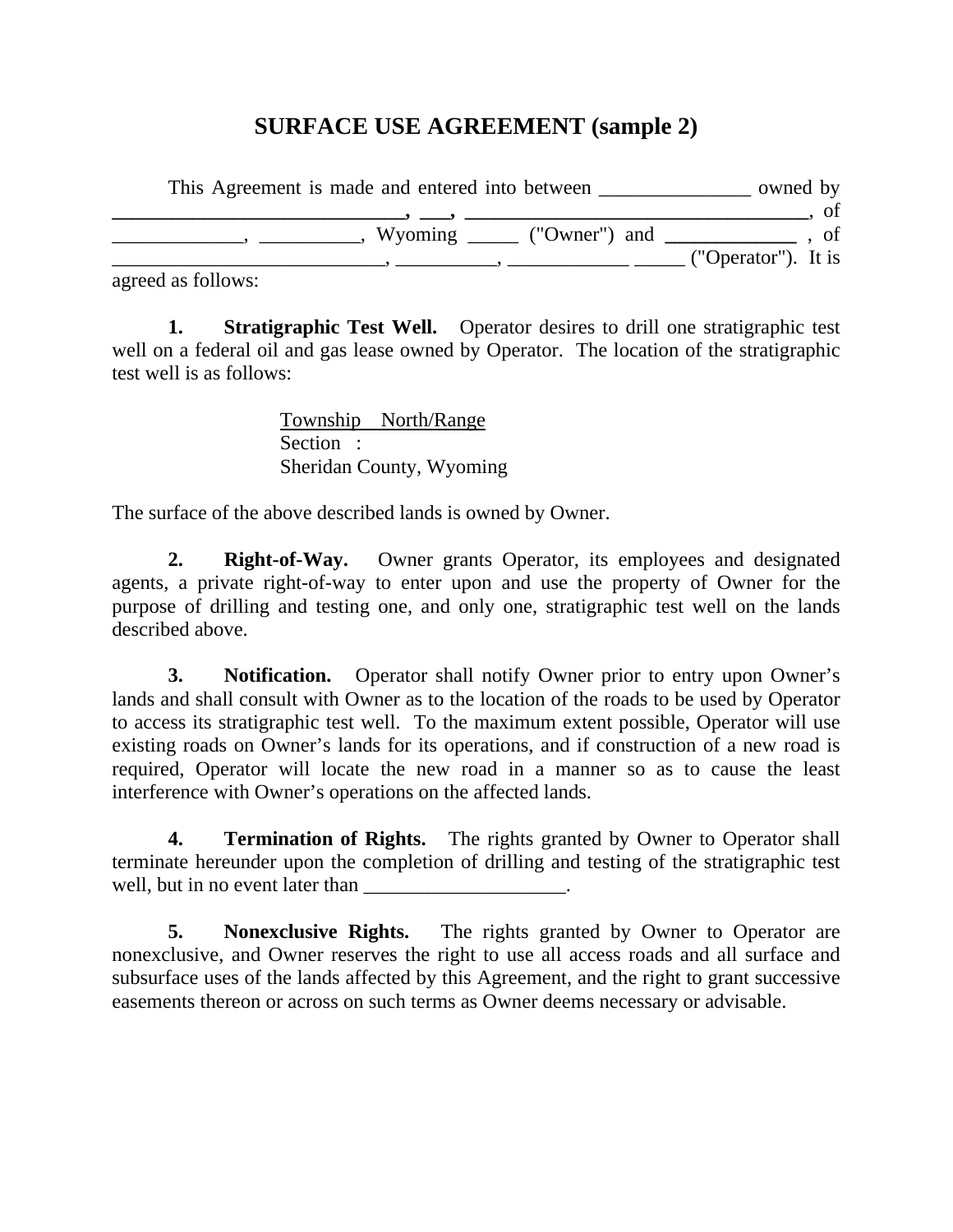**6. Payments.** For drilling of the stratigraphic test well described herein, Operator will pay to Owner the sum of \$\_\_\_\_\_\_\_\_\_\_\_\_\_\_\_\_\_\_ per day for each day, or any portion thereof, between the first day of Operator's use of or access across Owner's lands and the last day of Operator's use of or access across Owner's lands.

**7. Limitation on Rights.** Owner's property may not be used in connection with operations on other premises not owned by Owner.

**8. Maintenance.** Operator shall at all times keep the well site and the road right-of-way safe and in good order, free of noxious weeds, litter and debris. Operator shall not permit the release or discharge of any toxic or hazardous chemicals or wastes on Owner's property. Only truck mounted rigs will be allowed to drill on the property, and no seismic operations shall be permitted.

**9. Produced Water.** Surface discharge of produced water will not be permitted on Owner's lands.

**10. Takeover of Well.** Upon cessation of Operator's testing of the stratigraphic test hole, Operator will give Owner fifteen (15) days written notice of the opportunity to take over the stratigraphic test hole and convert the same to a water well. If Owner elects in writing to take over the stratigraphic test well and convert the same to a water well, then Owner will assume all liability and costs associated with the well thereafter, and both parties shall execute any and all documents necessary to provide that the water in the well shall become the property and responsibility of Owner. If Owner does not elect to take over the stratigraphic test well and convert it to a water well, then Operator shall fill and level the location, recontour the location, distribute the topsoil, make the location ready for reseeding, and reseed the area, and plug and abandon the test hole as required by applicable law and regulations. All cleanup and restoration requirements shall be completed by Operator within six months after the termination of drilling or testing activities at the well site.

**11. Improvements.** No fences, cattleguards or other improvements on Owner's property shall be cut or damaged by Operator without the prior written consent of Owner and the payment of additional damages or the institution of other safeguards to protect the rights and property of the Owner. Upon final termination of Operator's rights under this Agreement, Operator shall return all roads and other rights-of-way or sites as near as practical to the condition which they were in prior to the execution of this Agreement, unless otherwise agreed by Owner. All disturbed areas caused by Operator's activities will be reseeded. Fences shall be restored as near as practical to the original condition unless otherwise agreed by Owner.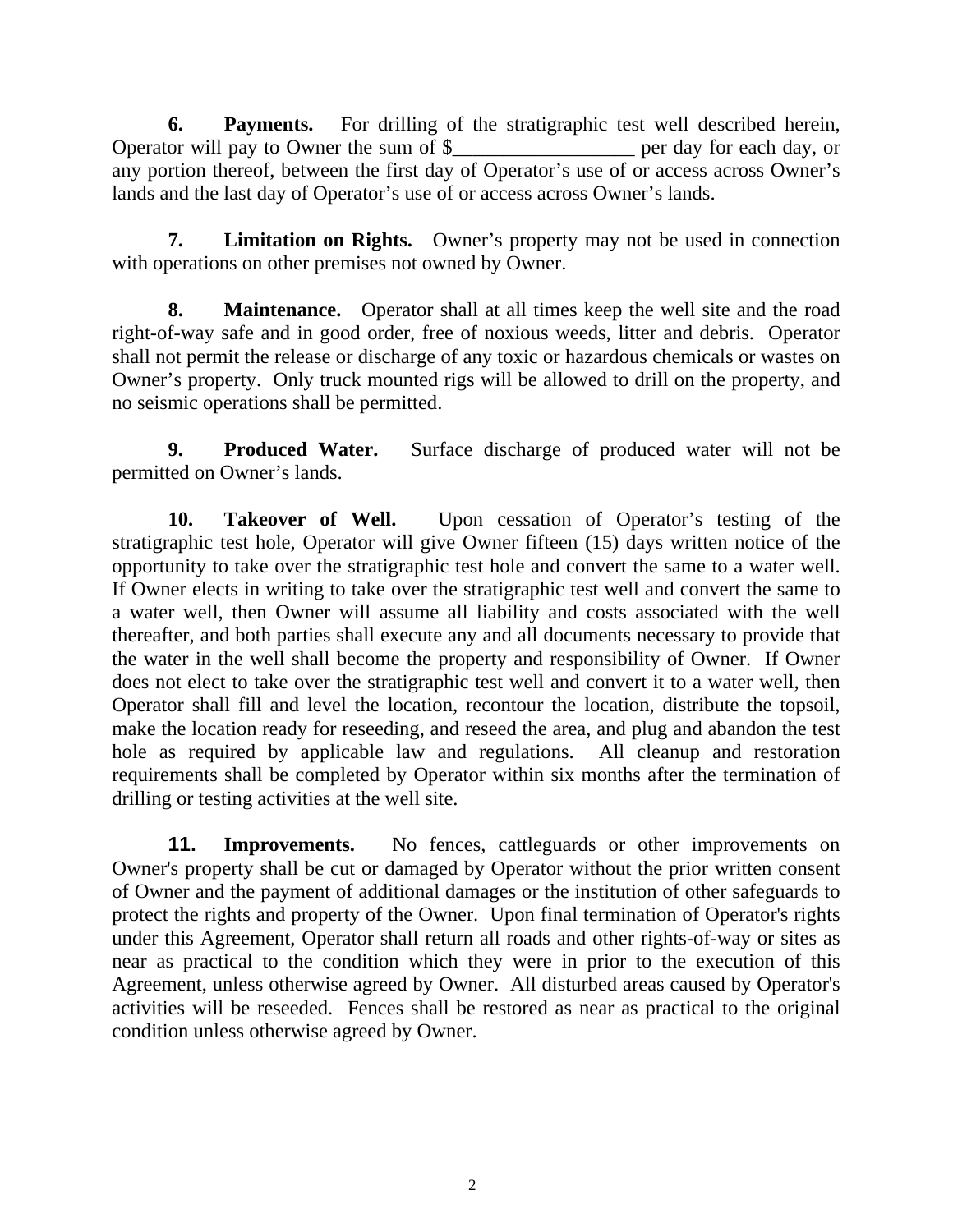**12. Payments.** The payments herein provided are acknowledged by Owner as sufficient and in full satisfaction for damages to Owner caused or created by the reasonable and customary entry, rights-of-way and operation and use of the roads and well site, but do not include damage to livestock, buildings or improvements, or injuries to persons or to any damage or destruction caused to Owner's wells or water supply on the property. Operator shall be liable for damages if, as a result of its operations hereunder, any water on or under the premises which had been potable is affected to the extent that it is rendered nonpotable for humans, cattle or other ranch animals on Owner's premises, or any such water supply, well or reservoir be destroyed or its output diminished. Operator shall be liable for any downstream damage caused to other lands or the operations of other landowners. This Agreement does not relieve Operator from liability due to Operator's negligence or due to spills or discharges of any hydrocarbon or toxic or hazardous chemicals or wastes, or from leaks or breaks in Operator's pipelines. Damage to livestock and damage to crops shall be paid for by Operator at current market value. Any fires caused by Operator's personnel, agents, or assigns shall be paid for by paying the cost of replacement pasture, plus replacement and/or repair costs for all personal property destroyed or damaged. The cost of replacement pasture will be determined by the amount generally accepted in the area for like kind pasture.

**13. No Warranty.** Owner makes no warranty of title or otherwise in entering into this Agreement; provided, however, if it is determined that Owner does not have the right to authorize Operator to use the lands affected by this Agreement for the purposes set forth herein, then Operator's sole remedy shall be to recover from Owner those payments made by Operator for the rights which Owner did not have the right to grant to Operator.

**14. Nondisturbance.** Operator and its employees and authorized agents shall not disturb, use or travel upon any of the land of Owner not subject to this Agreement.

**15. Firearms and Explosives.** None of Operator's employees or authorized agents or any other person under the direction or control of Operator shall be permitted to carry firearms or any weapon while crossing Owner's property, and such persons shall not hunt or fish on Owner's property and shall not trespass on Owner's property for the purposes of hunting or fishing or recreational uses. No dogs will be permitted on Owner's property at any time. No explosives shall be used on Owner's property. Operator will notify all of its contractors, agents and employees that no dogs, firearms, weapons, hunting, fishing or recreational activities will be allowed on Owner's property.

**16. Water.** Operator shall not use any water from existing wells, reservoirs and springs on Owner's property. Operator shall not disturb, interefere with, fill or block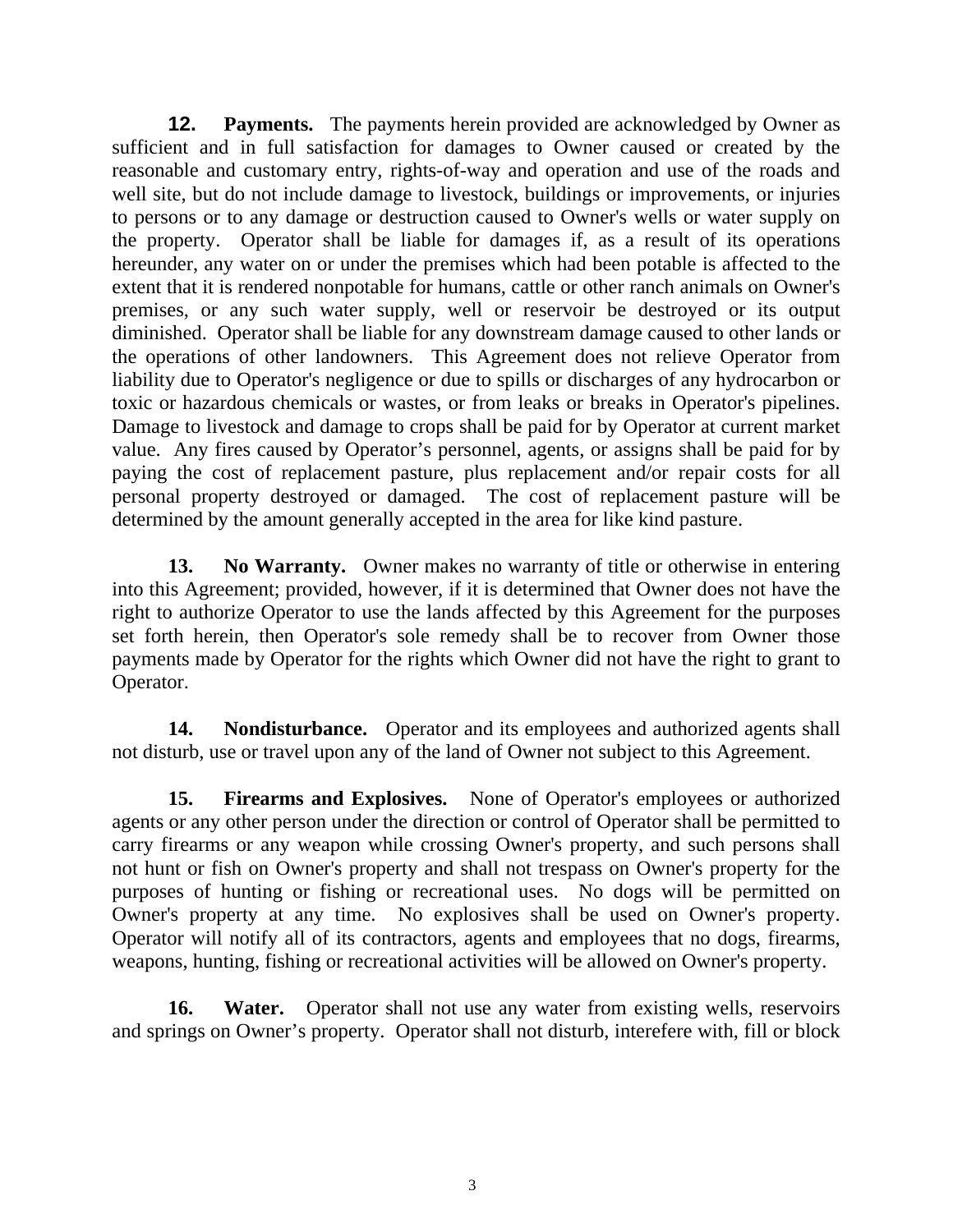any creek, reservoir, spring or other source of water on Owner's property.

**17. Enforcement Costs.** If Operator defaults under this Agreement, Operator shall pay all costs and expenses, including a reasonable attorney's fee, incurred by Owner in enforcing this Agreement.

**18.** Time. Time is of the essence in this Agreement.

**19. Indemnification.** To the maximum extent permitted by law, Operator will indemnify, defend and hold Owner, and if applicable, Owner's officers, directors, employees, agents, successors and assigns harmless from any and all claims, liabilities, demands, suits, losses, damages and costs (including, without limitation, any attorney fees) which may arise out of or be related to Operator's activities on Owner's property (including, without limitation, any claims that Operator's operations hereunder are either illegal, unauthorized, or constitute an improper interference with any party's rights, or have damaged the lands or operations of adjacent landowners, and including any claims based on the alleged concurrent negligence of Owner).

**20. Compliance with Law.** Operator shall conduct operations and activities in accordance with existing local, state and federal laws, rules and regulations.

**21. Release.** To the maximum extent permitted by law, Operator releases and waives and discharges Owner, and, if applicable, Owner's officers, directors, employees, agents, successors and assigns from any and all liabilities for personal injury, death, property damage or otherwise arising out of Operator's operations under this Agreement or use of Owner's property.

**22. Notice.** Notice may be given to either party to this Agreement by depositing the same in the United States mail, postage prepaid, duly addressed to the other party at the address set out below the party's signature on this Agreement. Such notice shall be deemed delivered when deposited in the United States mail.

**23. Recording.** This Agreement may not be recorded without the written consent of Owner.

**24. Construction of Agreement.** This Agreement shall be construed under the laws of the State of Wyoming.

**25. Binding Effect.** This Agreement is binding upon the successors and assigns of the parties.